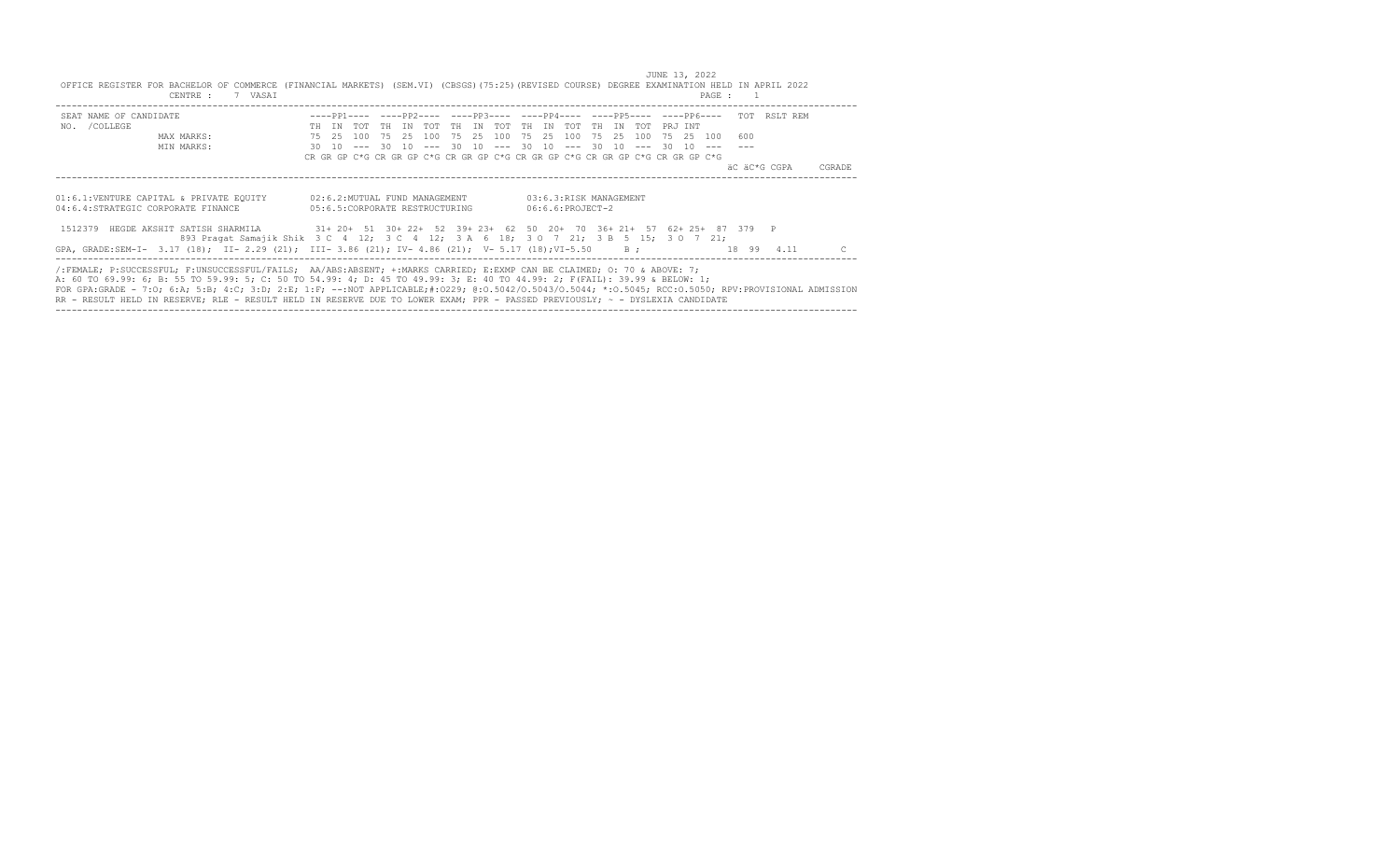JUNE 13, 2022<br>OFFICE REGISTER FOR BACHELOR OF COMMERCE (FINANCIAL MARKETS) (SEM.VI) (CBSGS)(75:25)(REVISED COURSE) DEGREE EXAMINATION HELD IN APRIL 2022 CENTRE : 97 BORIVALI PAGE : 2

| SEAT NAME OF CANDIDATE                                                                                                                               |      |       |               |       |                                 |    |    |                           |      |                    |                                                                               |    |    |     |          |         |           | ----PP1---- ----PP2---- ----PP3---- ----PP4---- ----PP5---- ----PP6---- TOT RSLT REM |  |      |        |  |
|------------------------------------------------------------------------------------------------------------------------------------------------------|------|-------|---------------|-------|---------------------------------|----|----|---------------------------|------|--------------------|-------------------------------------------------------------------------------|----|----|-----|----------|---------|-----------|--------------------------------------------------------------------------------------|--|------|--------|--|
| NO. / COLLEGE                                                                                                                                        |      | TN    | アの平           | TN    | ግሰጥ                             | TH | TN | TOT                       | - TH | TN                 | ጥሰጥ                                                                           | TH | TN | TOT |          | PRJ INT |           |                                                                                      |  |      |        |  |
| MAX MARKS:                                                                                                                                           |      | 75 25 | 100           | 75 25 | 100                             |    |    | 75 25 100                 |      |                    | 75 25 100 75 25 100                                                           |    |    |     |          |         | 75 25 100 | 600                                                                                  |  |      |        |  |
| MIN MARKS:                                                                                                                                           | 30 I |       | $10 - - - 30$ |       | $10 - - -$                      |    |    | $30 \t10 \t--- \t30 \t10$ |      |                    | $--- 30$                                                                      |    | 10 |     | $--- 30$ | 10      |           |                                                                                      |  |      |        |  |
|                                                                                                                                                      |      |       |               |       |                                 |    |    |                           |      |                    | CR GR GP C*G CR GR GP C*G CR GR GP C*G CR GR GP C*G CR GR GP C*G CR GR GP C*G |    |    |     |          |         |           |                                                                                      |  |      |        |  |
|                                                                                                                                                      |      |       |               |       |                                 |    |    |                           |      |                    |                                                                               |    |    |     |          |         |           | äC äC*G CGPA                                                                         |  |      | CGRADE |  |
|                                                                                                                                                      |      |       |               |       |                                 |    |    |                           |      |                    |                                                                               |    |    |     |          |         |           |                                                                                      |  |      |        |  |
|                                                                                                                                                      |      |       |               |       |                                 |    |    |                           |      |                    |                                                                               |    |    |     |          |         |           |                                                                                      |  |      |        |  |
| 01:6.1:VENTURE CAPITAL & PRIVATE EQUITY                                                                                                              |      |       |               |       | 02:6.2:MUTUAL FUND MANAGEMENT   |    |    |                           |      |                    | 03:6.3:RISK MANAGEMENT                                                        |    |    |     |          |         |           |                                                                                      |  |      |        |  |
| 04:6.4:STRATEGIC CORPORATE FINANCE                                                                                                                   |      |       |               |       | 05:6.5: CORPORATE RESTRUCTURING |    |    |                           |      | $06:6.6:PROJECT-2$ |                                                                               |    |    |     |          |         |           |                                                                                      |  |      |        |  |
|                                                                                                                                                      |      |       |               |       |                                 |    |    |                           |      |                    |                                                                               |    |    |     |          |         |           |                                                                                      |  |      |        |  |
| 1512380 SOLANKI AJAY SURESH CHETNA                                                                                                                   |      |       |               |       |                                 |    |    |                           |      |                    | 46 10 + 56 48 11 + 59 45 10 + 55 36 10 + 46 48 10 + 58 50 18                  |    |    |     |          |         |           | 68 342 P RLE                                                                         |  |      |        |  |
| 669 Suman Education Soc 3 B 5 15: 3 B 5 15: 3 B 5 15: 3 D 3 9: 3 B 5 15: 3 A 6 18:                                                                   |      |       |               |       |                                 |    |    |                           |      |                    |                                                                               |    |    |     |          |         |           |                                                                                      |  |      |        |  |
| GPA, GRADE:SEM-I- 2.71 (21); II- 2.29 (21); III- 2.57 (21); IV- 2.14 (21); V- 0.00 (18);VI-4.83 C;                                                   |      |       |               |       |                                 |    |    |                           |      |                    |                                                                               |    |    |     |          |         |           | 18 87                                                                                |  | 0.00 |        |  |
|                                                                                                                                                      |      |       |               |       |                                 |    |    |                           |      |                    |                                                                               |    |    |     |          |         |           |                                                                                      |  |      |        |  |
| /:FEMALE; P:SUCCESSFUL; F:UNSUCCESSFUL/FAILS; AA/ABS:ABSENT; +:MARKS CARRIED; E:EXMP CAN BE CLAIMED; 0: 70 & ABOVE: 7;                               |      |       |               |       |                                 |    |    |                           |      |                    |                                                                               |    |    |     |          |         |           |                                                                                      |  |      |        |  |
| A: 60 TO 69.99: 6; B: 55 TO 59.99: 5; C: 50 TO 54.99: 4; D: 45 TO 49.99: 3; E: 40 TO 44.99: 2; F(FAIL): 39.99 & BELOW: 1;                            |      |       |               |       |                                 |    |    |                           |      |                    |                                                                               |    |    |     |          |         |           |                                                                                      |  |      |        |  |
| FOR GPA:GRADE - 7:0; 6:A; 5:B; 4:C; 3:D; 2:E; 1:F; --:NOT APPLICABLE;#:0229; 0:0.5042/0.5043/0.5044; *:0.5045; RCC:0.5050; RPV:PROVISIONAL ADMISSION |      |       |               |       |                                 |    |    |                           |      |                    |                                                                               |    |    |     |          |         |           |                                                                                      |  |      |        |  |
| RR - RESULT HELD IN RESERVE; RLE - RESULT HELD IN RESERVE DUE TO LOWER EXAM; PPR - PASSED PREVIOUSLY; ~ - DYSLEXIA CANDIDATE                         |      |       |               |       |                                 |    |    |                           |      |                    |                                                                               |    |    |     |          |         |           |                                                                                      |  |      |        |  |

----------------------------------------------------------------------------------------------------------------------------------------------------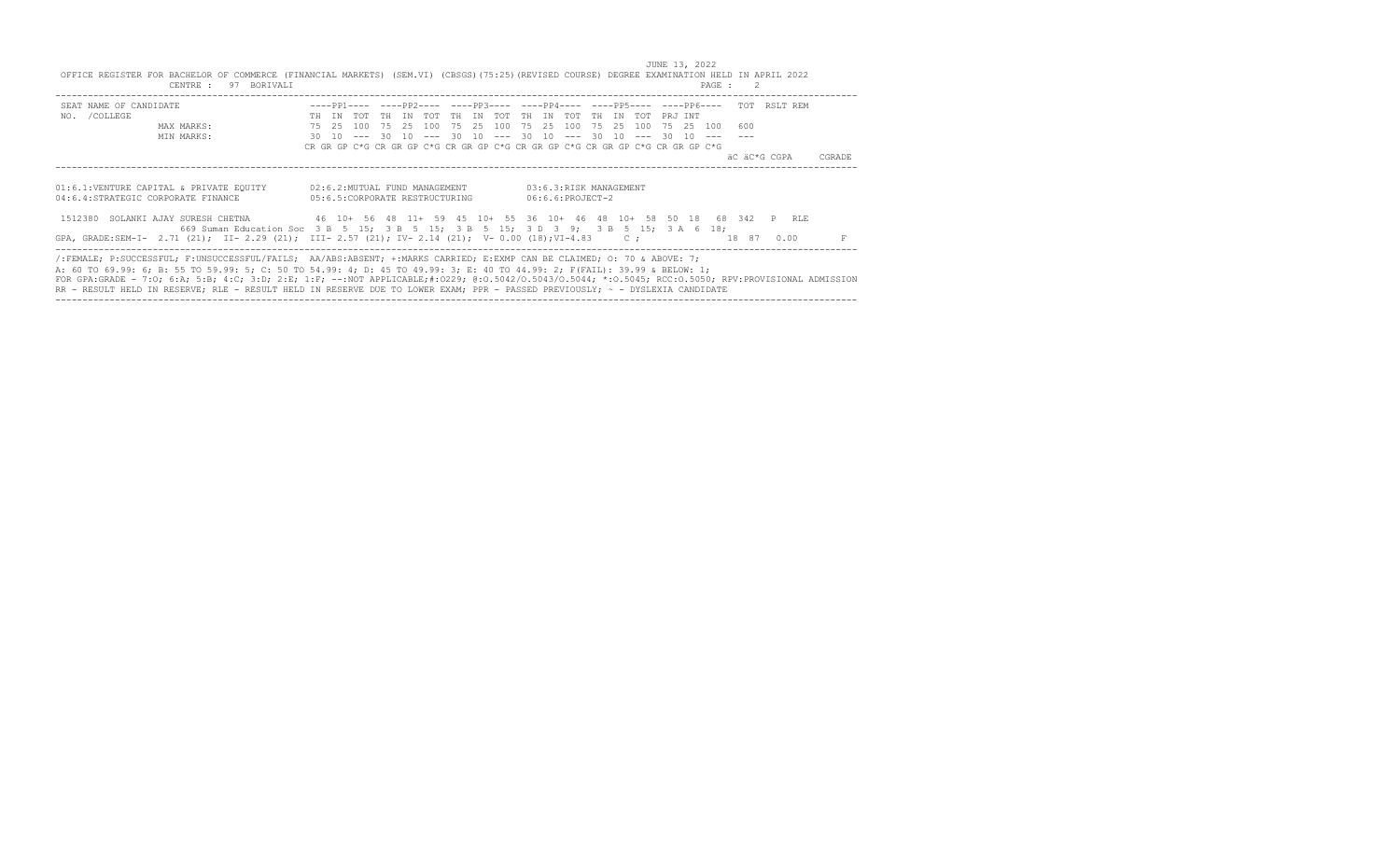JUNE 13, 2022 OFFICE REGISTER FOR BACHELOR OF COMMERCE (FINANCIAL MARKETS) (SEM.VI) (CBSGS)(75:25)(REVISED COURSE) DEGREE EXAMINATION HELD IN APRIL 2022 CENTRE : 2 DADAR PAGE : 3

| SEAT NAME OF CANDIDATE                                                                                                                               |    |       |                                 |           |    |       |       |      |             |    |                    |                        |       |               |                                                                               |          |  |           | ----PP1---- ----PP2---- ----PP3---- ----PP4---- ----PP5---- ----PP6---- TOT RSLT REM |      |  |        |  |
|------------------------------------------------------------------------------------------------------------------------------------------------------|----|-------|---------------------------------|-----------|----|-------|-------|------|-------------|----|--------------------|------------------------|-------|---------------|-------------------------------------------------------------------------------|----------|--|-----------|--------------------------------------------------------------------------------------|------|--|--------|--|
| NO. / COLLEGE                                                                                                                                        | TH | T N   | ጥሰጥ                             | TH.       | TN | ጥሰጥ   | TH    | TN   | ጥሰጥ         | TH | TN                 | アのT                    | TH.   | TN            | ጣሰጥ                                                                           | PR.T TNT |  |           |                                                                                      |      |  |        |  |
| MAX MARKS:                                                                                                                                           |    | 75 25 | 100.                            | - 75 - 25 |    | 100   | 75    | -2.5 | 100         |    | 75 25              | 100                    | 75 25 |               | 100                                                                           |          |  | 75 25 100 | 600                                                                                  |      |  |        |  |
| MIN MARKS:                                                                                                                                           |    | 30 10 |                                 | 30        | 10 | $---$ | 30 10 |      | $--- 30 10$ |    |                    | $---$                  |       | $30 \quad 10$ | $---$                                                                         | 30 10    |  |           |                                                                                      |      |  |        |  |
|                                                                                                                                                      |    |       |                                 |           |    |       |       |      |             |    |                    |                        |       |               | CR GR GP C*G CR GR GP C*G CR GR GP C*G CR GR GP C*G CR GR GP C*G CR GR GP C*G |          |  |           |                                                                                      |      |  |        |  |
|                                                                                                                                                      |    |       |                                 |           |    |       |       |      |             |    |                    |                        |       |               |                                                                               |          |  |           | äC äC*G CGPA                                                                         |      |  | CGRADE |  |
|                                                                                                                                                      |    |       |                                 |           |    |       |       |      |             |    |                    |                        |       |               |                                                                               |          |  |           |                                                                                      |      |  |        |  |
|                                                                                                                                                      |    |       |                                 |           |    |       |       |      |             |    |                    |                        |       |               |                                                                               |          |  |           |                                                                                      |      |  |        |  |
| 01:6.1:VENTURE CAPITAL & PRIVATE EQUITY                                                                                                              |    |       | 02:6.2:MUTUAL FUND MANAGEMENT   |           |    |       |       |      |             |    |                    | 03:6.3:RISK MANAGEMENT |       |               |                                                                               |          |  |           |                                                                                      |      |  |        |  |
| 04:6.4:STRATEGIC CORPORATE FINANCE                                                                                                                   |    |       | 05:6.5: CORPORATE RESTRUCTURING |           |    |       |       |      |             |    | $06:6.6:PROJECT-2$ |                        |       |               |                                                                               |          |  |           |                                                                                      |      |  |        |  |
|                                                                                                                                                      |    |       |                                 |           |    |       |       |      |             |    |                    |                        |       |               |                                                                               |          |  |           |                                                                                      |      |  |        |  |
| 1512381 JAIN PIYUSH DEEPAK KUMAR SAVITRI 35+16+51 47+18+65 32+20+52 37+16+53 30+17+47 66 21 87 355 P RLE                                             |    |       |                                 |           |    |       |       |      |             |    |                    |                        |       |               |                                                                               |          |  |           |                                                                                      |      |  |        |  |
| 640 Vidyalankar School 3 C 4 12; 3 A 6 18; 3 C 4 12; 3 C 4 12; 3 D 3 9; 3 O 7 21;                                                                    |    |       |                                 |           |    |       |       |      |             |    |                    |                        |       |               |                                                                               |          |  |           |                                                                                      |      |  |        |  |
| GPA, GRADE:SEM-I- 4.67 (18); II- 4.71 (21); III- 3.29 (21); IV- 0.00 (0); V- 5.67 (18); VI-4.67 C;                                                   |    |       |                                 |           |    |       |       |      |             |    |                    |                        |       |               |                                                                               |          |  |           | 18 84                                                                                | 0.00 |  |        |  |
|                                                                                                                                                      |    |       |                                 |           |    |       |       |      |             |    |                    |                        |       |               |                                                                               |          |  |           |                                                                                      |      |  |        |  |
| /:FEMALE; P:SUCCESSFUL; F:UNSUCCESSFUL/FAILS; AA/ABS:ABSENT; +:MARKS CARRIED; E:EXMP CAN BE CLAIMED; O: 70 & ABOVE: 7;                               |    |       |                                 |           |    |       |       |      |             |    |                    |                        |       |               |                                                                               |          |  |           |                                                                                      |      |  |        |  |
| A: 60 TO 69.99: 6; B: 55 TO 59.99: 5; C: 50 TO 54.99: 4; D: 45 TO 49.99: 3; E: 40 TO 44.99: 2; F(FAIL): 39.99 & BELOW: 1;                            |    |       |                                 |           |    |       |       |      |             |    |                    |                        |       |               |                                                                               |          |  |           |                                                                                      |      |  |        |  |
| FOR GPA:GRADE - 7:0; 6:A; 5:B; 4:C; 3:D; 2:E; 1:F; --:NOT APPLICABLE;#:0229; 0:0.5042/0.5043/0.5044; *:0.5045; RCC:0.5050; RPV:PROVISIONAL ADMISSION |    |       |                                 |           |    |       |       |      |             |    |                    |                        |       |               |                                                                               |          |  |           |                                                                                      |      |  |        |  |
| RR - RESULT HELD IN RESERVE; RLE - RESULT HELD IN RESERVE DUE TO LOWER EXAM; PPR - PASSED PREVIOUSLY; ~ - DYSLEXIA CANDIDATE                         |    |       |                                 |           |    |       |       |      |             |    |                    |                        |       |               |                                                                               |          |  |           |                                                                                      |      |  |        |  |

----------------------------------------------------------------------------------------------------------------------------------------------------